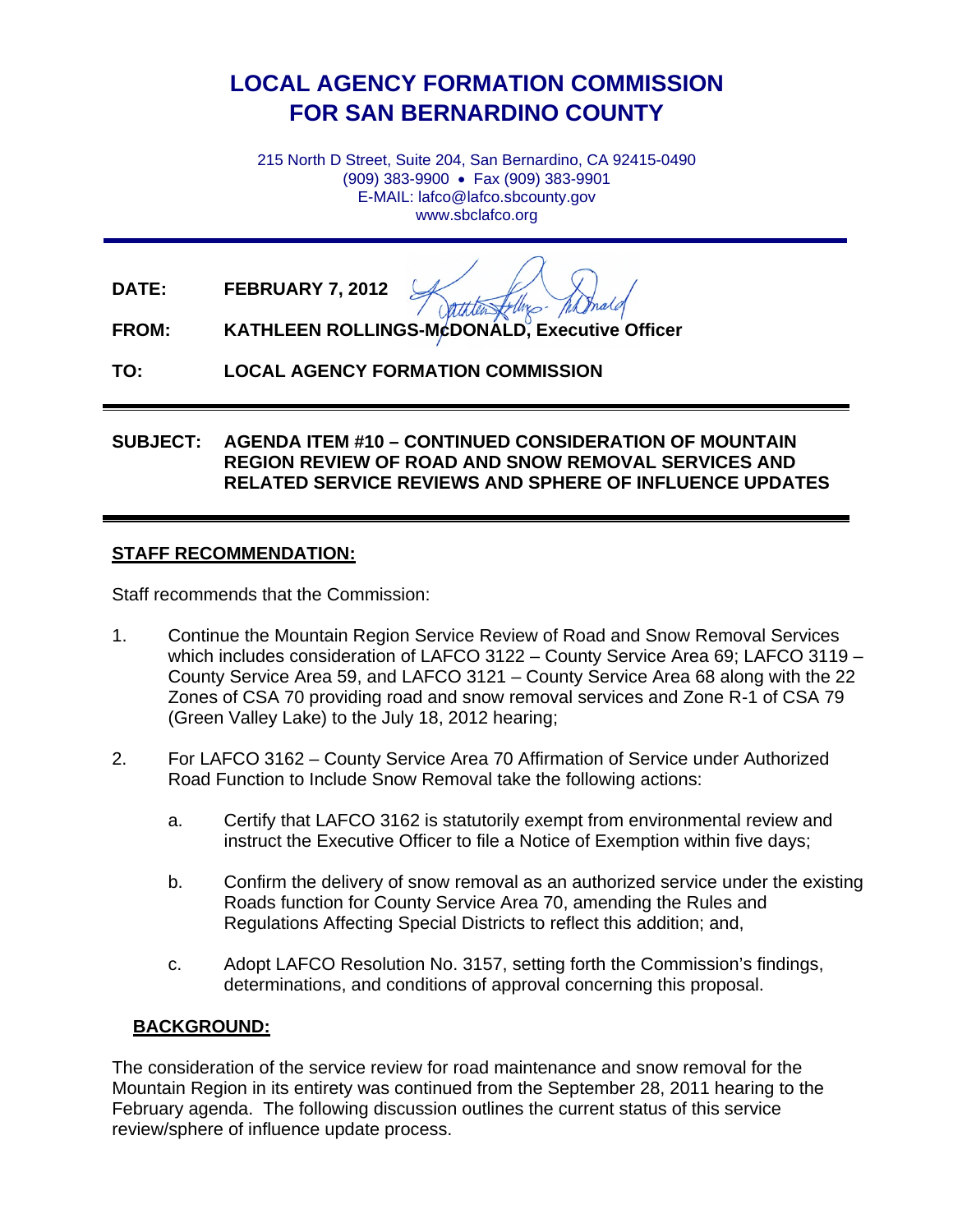## **Mountain Region Review of Road and Snow Removal Services:**

At the December 2010 Commission hearing, the discussion of the regional provision of road and snow removal services for the Mountain Region was opened. At that hearing concerns and issues identified by LAFCO staff in general for the Mountain Region and in particular for the Crest Forest and Lake Arrowhead communities were reviewed. At that hearing, the staff's position was outlined as being that a single County Service Area (CSA), identified as CSA 68, would be expanded to encompass the entire Mountain Region to provide for a more comprehensive approach to service administration. This hearing was continued to the March 2011 hearing at which time information was provided to the Commission outlining concerns from the County Special Districts Department regarding the staff's position and additional questions which needed to be addressed by the County Auditor/Controller. At the March hearing this review was continued to the June 15, 2011 hearing to be heard in conjunction with the anticipated final review for the Bear Valley Community of the Mountains. At the June hearing the matter was again continued to allow for completion of the needed information from County Departments and to receive the final determinations on special tax elections affecting CSA 59 and CSA 68 for new special taxes to fund road maintenance activities. The matter was scheduled for final consideration of the entire Mountain region on the September hearing agenda.

On September 14, LAFCO staff received a request from Commissioner and Second District Supervisor Rutherford requesting that the matter be continued to at least the February 15, 2012 hearing to allow for completion of the special tax election process associated with CSA 68 (a copy of Board of Supervisor Agenda Items included as Attachment #1). In addition, the information needed from the County Auditor/Controller and Special District Department regarding audits and costs for operation were not yet complete as the adoption of the final budgets had not taken place. At the time the matter was continued to the February 15, 2012 hearing.

During the interim questions regarding elections for special taxes to support road maintenance services and policies for these actions for the future have arisen. The County Administrative Office and Special Districts Department are looking into how these special tax election items will be handled in the future. Until that matter is resolved, the County will not move forward with the special tax election for CSA 68 related to funding necessary road improvements. The determination on this tax matter is important to the overall discussion because CSA 68 is identified as the staff's recommended entity for expansion to encompass a single comprehensive County Service Area to provide road maintenance and snow removal services in the Mountain Region. To date, it is staff's understanding that this policy has not been finalized; therefore, staff is recommending that this matter be continued to the July 18, 2012 hearing.

#### **LAFCO 3162 – Affirmation of Snow Removal Services as a part of the Roads Function for County Service Area 70**

The second item continued from the September 28, 2011 hearing is LAFCO 3162 which relates to the affirmation of snow removal as an active service under CSA 70 (multi-function unincorporated county agency) roads function. During the review of the Mountain Region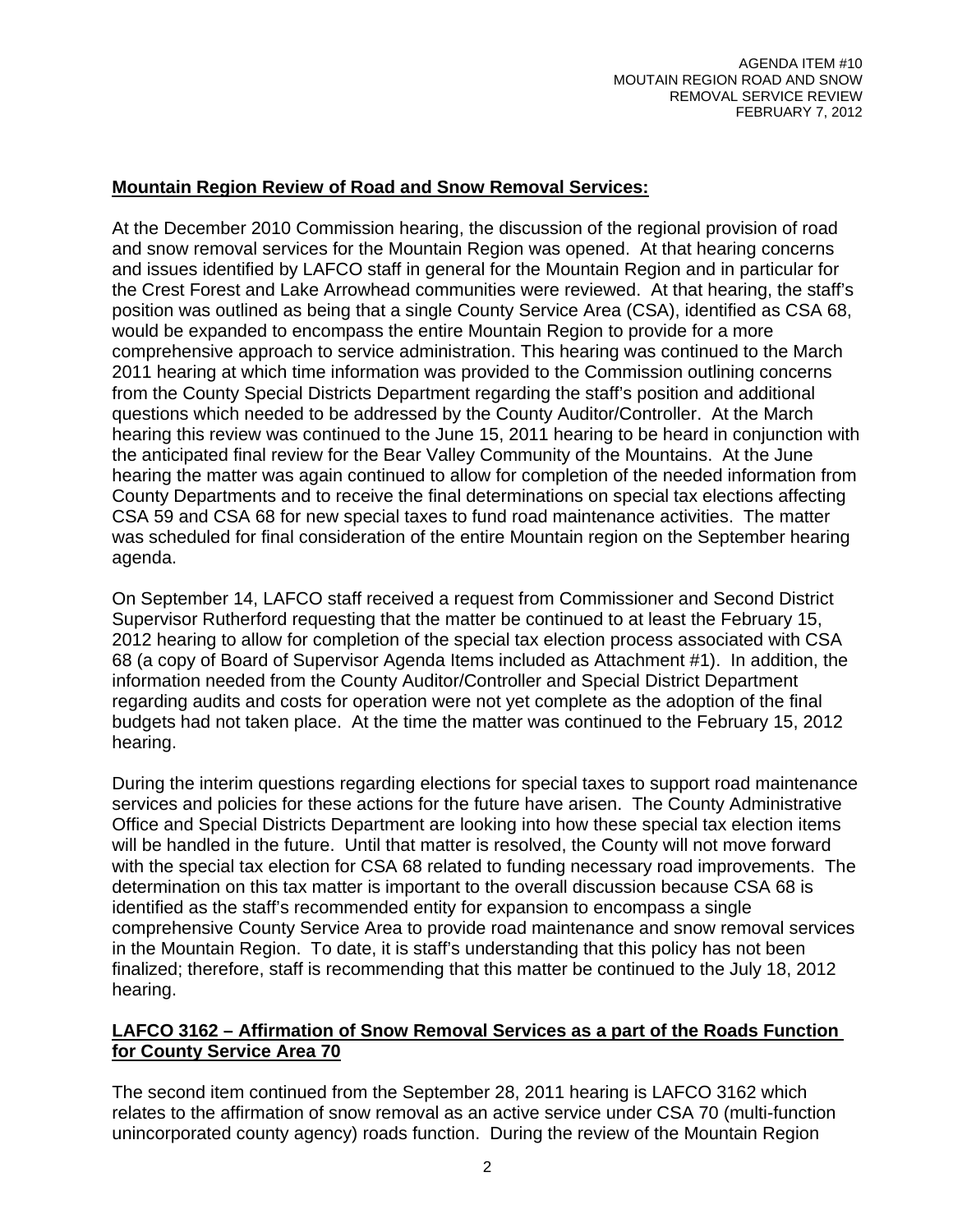Road and Snow Removal services it was identified that CSA 70 was never authorized snow removal as an active function, preceding the rewrite of County Service Area effective January 1, 2009, or thereafter as a service under the existing Road functions. The current functions/services authorized CSA 70 within the Commission's adopted *Rules and Regulations of the Local Agency Formation Commission of San Bernardino County Affecting Functions and Services of Special Districts* are:

| <b>CSA 70</b><br>(amended 7/1/08) | Weed abatement                         | Weed abatement                                                                                                                                                                                                                                                                                                    |
|-----------------------------------|----------------------------------------|-------------------------------------------------------------------------------------------------------------------------------------------------------------------------------------------------------------------------------------------------------------------------------------------------------------------|
|                                   | Sewer                                  | Sewer distribution and<br>treatment                                                                                                                                                                                                                                                                               |
|                                   | Water                                  | Water distribution and<br>treatment                                                                                                                                                                                                                                                                               |
|                                   | Police                                 | Police protection                                                                                                                                                                                                                                                                                                 |
|                                   | <b>Extension of Utility Lines</b>      | Installation of electric power<br>lines                                                                                                                                                                                                                                                                           |
|                                   | Streetlighting                         | Streetlighting                                                                                                                                                                                                                                                                                                    |
|                                   | Dam Construction                       | Dam construction                                                                                                                                                                                                                                                                                                  |
|                                   | <b>Roads</b>                           | Road maintenance                                                                                                                                                                                                                                                                                                  |
|                                   | Park and Recreation                    | Development, operation,<br>maintenance                                                                                                                                                                                                                                                                            |
|                                   | Animal control                         | Animal control                                                                                                                                                                                                                                                                                                    |
|                                   | Pest control                           | Pest control                                                                                                                                                                                                                                                                                                      |
|                                   | <b>TV Translator</b>                   | <b>Television translation</b>                                                                                                                                                                                                                                                                                     |
|                                   | <b>Flood Control</b>                   | Flood control                                                                                                                                                                                                                                                                                                     |
|                                   | <b>Street Sweeping</b>                 | Street sweeping                                                                                                                                                                                                                                                                                                   |
|                                   | Open-space and Habitat<br>Conservation | Acquisition and preservation<br>of land for the purpose of<br>protecting unique, sensitive,<br>threatened, or endangered<br>species, or historical or<br>culturally significant lands<br>that are deemed to be in<br>need of protection by the<br>county board of supervisors<br>(Confirmed November 17,<br>2004) |

Following the rewrite of County Service Area Law, snow removal is now classified as a service under the overall Roads function description. Currently, CSA 70 is authorized by LAFCO the Roads function with a service description of "road maintenance", as shown above. During the processing of the mountain region service reviews, LAFCO staff discussed with the Special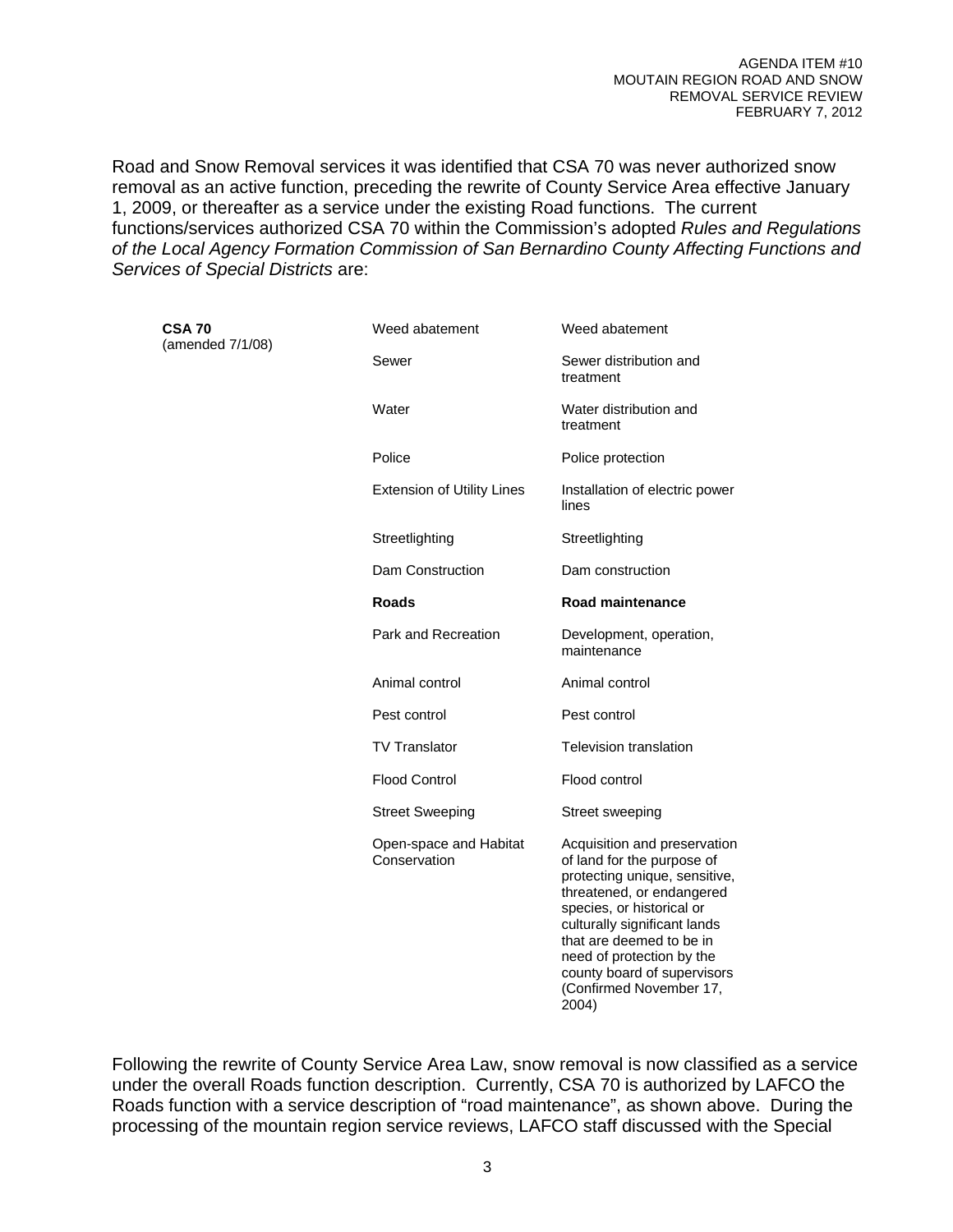Districts Department management the issue of clarifying the service description of the Roads function to clearly identify snow removal, as it has historically provided this service. On December 8, 2010 the Commission officially initiated LAFCO 3162. LAFCO staff has reviewed with the Special Districts Department Director moving forward with this affirmation to clear up the ambiguity in service delivery while there may be a need for the service this winter.

Therefore, LAFCO staff recommends that the Commission clarify the *Rules and Regulations of the Local Agency Formation Commission of San Bernardino County Affecting Functions and Services of Special Districts* to reflect snow removal as a service description under the Roads function, as shown below (changes identified in underline).

| <b>FUNCTION</b> | <b>SERVICES</b>                                                                                |
|-----------------|------------------------------------------------------------------------------------------------|
| <b>Roads</b>    | Road Maintenance as defined in Government Code<br>Section 25213(i) which includes snow removal |

LAFCO staff supports the confirmation and acknowledgement of snow removal as an authorized service under CSA 70's existing road functions due to its documented historic provision of this service through the numerous zones within the Mountain region. Therefore staff is recommending that the Commission take the actions necessary to determine that this affirmation is statutorily exempt from environmental review; approve the affirmation and amendment of the Roads function for CSA 70 within the *Rules and Regulations of the Local Agency Formation Commission of San Bernardino County Affecting Functions and Services of Special Districts;* and adopt the appropriate resolution making these determinations.

## **FINDINGS:**

- 1. Notice of the Commission consideration of this application was published in a newspaper of general circulation within the area, *The Sun*, for the original hearing in December 2010*.* The matter has been continued to dates certain of March 2011, June 2011, September 2011, and February 15, 2012 without re-advertisement
- 2. The County Special Districts Department has submitted information as a part of the service review for the Zones of CSA 70 outlining its historic and ongoing provision of snow removal services within these entities.
- 3. The Commission's affirmation of this existing service will have no effect on property tax distributions or the special taxes currently in effect and/or proposed for the Zones providing this service through the parent district, CSA 70.
- 4. The service area for County Service Area 70, as the parent district, is defined as the unincorporated area of the County of San Bernardino. The Commission's affirmation of this service will therefore, allow for the extension of this service, as defined by Government Code Section 25213(i) and 25217, through the creation of zones within the unincorporated area of the County.